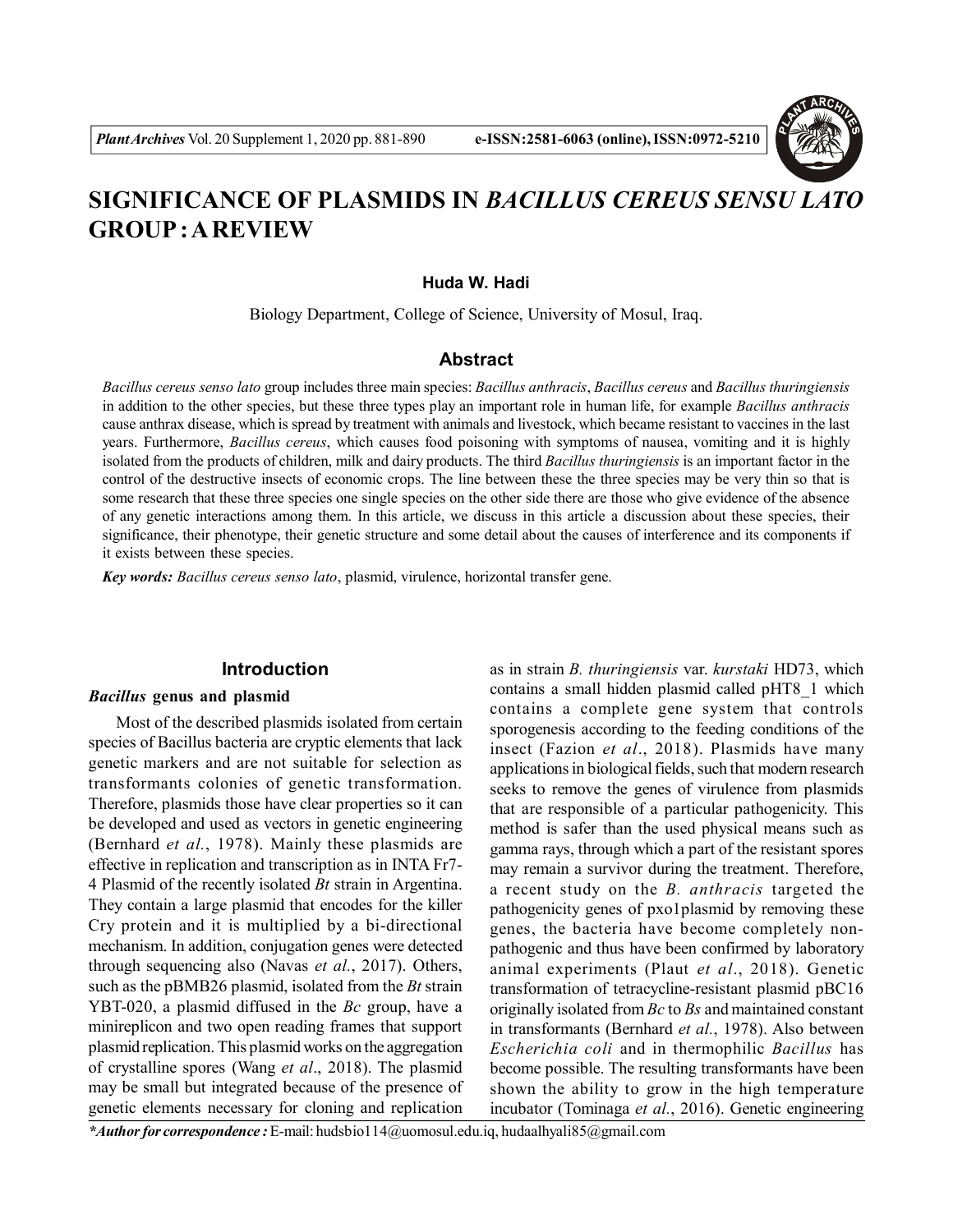experiment through designing plasmid that replicates transcript and multiply the genes responsible for the encoding of ethanol in large quantities in both *Bs* and *E. coli* (de Oliveira and Nicholson, 2016). The same process is also made via modification of special plasmid called Shuttle Plasmid can be genetically expressed in both positive *Bt* and negative gram bacteria *E. coli* (Trieu-Cuot *et al.*, 1987). The morphological and biochemical qualities alone don't be enough to return the isolates in their groups, so gene analyzes such as the whole-genome single nucleotide polymorphism analyzes and multilocus sequence typing are a guarantor to separate species from each other, although some genetic tests give high similarity, like the 16S rRNA gene sequences Moreover, the presence of responsible plasmids of pathogenicity in a certain species does not provide clear evidence that it is the same species itself as in ISS isolates whose physiological characteristics and biochemical tests indicate that they belong to the *Bc* group, but contain the like pxo1 pxo2 plasmids are toxins non-coded and genetic analyzes multilocus sequence typing and whole-genome single nucleotide polymorphisms analyzes implies their belonging to the species *Ba* (Venkateswaran *et al*., 2017).

### *Bacillus cereus sensu lato* **Group**

It is a group of bacterial species belonging to the group *Bacillus* genus specifically, which are very closely related to each other and are linked together with developing relationships so that the close link between their members and differences are very limited among them .They're members of medical importance as they cause serious diseases to humans such as anthrax caused by *B. anthracis*, or they produce toxins that cause food poisoning, vomiting and gastrointestinal disorders such as *Bc* or it can be of environmental importance on the agricultural economic level of producing anti-insect toxins such as *Bt* (Maughan and Van der Auwera, 2011, Okinaka and Keim, 2016). However, the *Bc* group includes *B. mycoides*, *B. weihenstephanensis*, *B. pseudomycoides* and *B. cytotoxicus* (Jiménez *et al*., 2013). This is an overview of the three main species in this group.

*Bacillus cereus: Bc* is a common soil species and opportunistic pathogen for humans (Helgason *et al*., 2000). It produces a variety of toxins such as haemolysin, phospholipase, an emesis-inducing toxin and protease, gram positive aerobic, spore forming, motile, rod-shaped bacteria (Bottone, 2010, Granum and Lund, 1997). No capsule, beta-haemolysis , central spore site , 7.5% salinetolerant, positive for starch degradation and gelatin analysis, TSI positive fermentative sugars, positive for methyl red, oxidase and catalase (Hadi, 2019). Regular colonies have regular boundaries, gray in color resistant to gamma phage and penicillin (van Tongeren *et al*., 2014), as well as the presence of Pilli that are spores associated (Venkateswaran *et al.*, 2017). *Bc*, also it considers contamination factor in the industrial food such as dairy products (Okshevsky *et al.*, 2017, Wong *et al*., 1988, Becker *et al*., 1994). It can also have therapeutic benefits and is used in the production of antimicrobial like antifungal agents, in particular soil isolates (Caballero *et al*., 2018).

The most important component of the plasmid found in *Bc* the pb16 (Bernhard *et al*., 1978), which is responsible for resistance to tetracycline, consist of open reading frames, as well as from the leader series, start and stop codon and it contains an independent unit for ending transcription (Palva *et al*., 1990). The plasmid was isolated in a closed circular manner of the *Bc* strain another plasmid is a bacteriocin called plasmid pBC7 (Bernhard *et al*., 1978).

*Bacillus thuringiensis*: *Bt* is a positive rod and has the same phenotypic characteristics as a *Bc* (Tongeren *et al*., 2014). It also has the inner space of the external spore, as well as the presence of the pilli or hairy appendages connected to the spore (Venkateswaran *et al*., 2017). These bacteria are capable of producing proteinaceous crystals, called Cry endotoxin, which is responsible for the toxicity of insects during the spawning phase (Agaisse and Lereclus, 1995). As a result of this property, researches and studies on this bacterial species have focused on their use in biological control as a pesticide in agriculture. As it represents about 90% of the pesticides used in the United States because there is no toxic effect on animal cells (Roh, 2007, EPA, 1998). It is usually sprinkled from airplanes as active spores on farms (Helgason *et al*., 2000). Although recent research has confirmed that insects has developed as a kind of resistance to these biological toxins, modern studies have sought to use phages in transmitting infection to insects in order to increase the infection activity (Badran *et al*., 2016).

It also has other applications in recent years because of the ability of protein crystals from different strains of *Bt* to kill preferentially of cancer cells (Saitoh *et al.*, 2006, Mizuki *et al*., 1999). Five parental strains of *Bt* contained a plasmid complex through the studying of mutants, it was clear that the poisoning crystals producing–trait is connected to large single plasmid and these mutant strains (González *et al*., 1981) for this reason it was possible to transfer the killing insect trait to the plant by inserting the encoded genes into this internal toxin by bacteria *Agrobacterium tumefaciens* (Gatehouse, 2008, Barton *et al*., 1987).

Most of the serotypes of *B. thuringiensis* have plasmids that differ in their numbers and molecular weights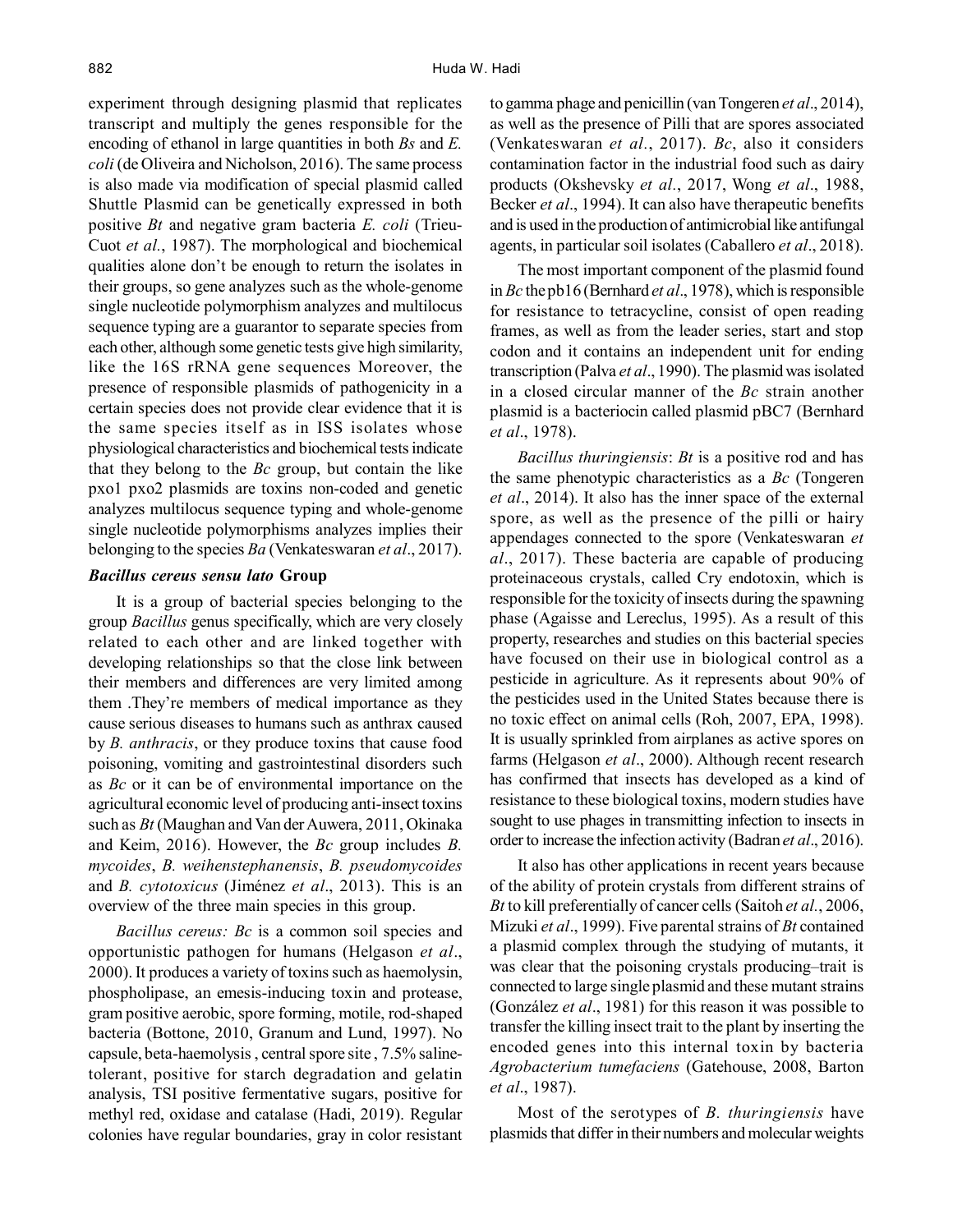from one serotype pattern to another. The difference in the number and size of these plasmids gives a significant molecular weight variation ranging from (1.4-180 MD) (Stahly *et al.*, 1978). A study demonstrated that *B*. *thuringiensis* subsp. *israelensis* has a complex plasmid pattern consisting of eight molecular weight-different plasmids: 3.3 -4.2-4.9-10.6-68-75-105-135 MD (Gonzalez and Carlton, 1984) and can be more than 8 plasmids (Mizuki e*t al.*, 1999).

The high production of insecticides depends largely on the production of spores, which in turn depends on the promoters (Park *et al*., 2016). There are many promoters that control the production of anti-insect poison at the stage of forming spores in *Bt* such as Cry4Ab, Cry11Aa, Cyt1Aa and Cry4Aa (Federici et park, 2006, Federici *et al*., 2010). The Cry promoter is the highest in the production of anti-insect toxicity in the *Bt* subsp. *israelensis* than Cyt. promoter Therefore, researchers seek to increase its toxicity by increasing promoter number which increasing the plasmid number copies then increasing anti-insect protein crystals production (Park *et al*., 2016).

The majority of the encoded plasmids for protein crystals are conjugative plasmids (Gonzalez *et al.* , 1982) can be transferred among bacterial species *Bt*, *Ba*, *Bc* and *B*. *megaterium* (1994 Battisti *et al*., 1994, Wiwat *et al*., 1985, Bora *et al*., 1990). Aronson demonstrated that the conjugation frequency in genes that are from plasmid is higher than that of chromosomal origin (Aronson and Beckman,1987).

As well as toxins such as Cry and two known Cyt toxins which previously described in *Bt* subsp. *israelensis*, third type has been described and through the plasmid series pBtox is found in the strain mentioned, it was found that it is responsible for several functions in addition to genes encodes for toxin such as spore producing, germination and antibiotics production. (Berry *et al*., 2002). Electron microscope studies on this bacterium showed the formation of nanotubes, which are double strips of actin, different from the actin filaments in the eukaryotic cells which is called f-actin. They have a similar function to filamentous system isolation the eukaryotic cell, this filamentous system has a role in the isolation of plasmids and their distribution to the daughter cells (Jiang *et al.*, 2016).

*Bacillus anthracis:* Gram positive rod shaped bacteria from *Bc* group plcR gene, is a genetic mutation Nonsense found in 89 isolate from *Ba*, but is not present in members of the *Bc* group that most closely related to *Ba* (Easter *et al.*, 2005, Mignot *et al*., 2001). It is also spores forming bacteria, its spores are the mean of transmission and spread of anthrax disease which remain in the soil for hundreds of years until vegetative cells germination. They have a global spread and their diseases are dangerous and resistant to most of the vaccines. They are transmitted to human, either through Inhalation Contaminated soil only, or dealing with infected animals, mostly herbivorous animals and despite the availability of anti-vaccines, they prevent only a small part of this disease, (Krakalik *et al*., 2017, Hugh-Jones, 1999, Hugh-Jones and Blackburn, 2009). *Ba* is a capsule forming, 16S RNA type, sensitive to penicillin and gamma phage, also it possesses other cellular walls (Hoffmaster *et al*., 2004).

There are two types of plasmids in *Ba* pxo1 and pxo2, which carry major factors for fermentation. The number of copies of these plasmids varies and also their relations with other plasmids that are similar to them like pxo1 pxo2 plasmids (Pena-Gonzalez *et al*., 2018). Pxo1 plasmid is responsible for Anthrax toxin encoding, which includes two types of anthrax toxin are lethal in the form of edema toxin (PA and EF), which in turn are made up of three proteins are the protective antigen PA, lethal factor (LF) and the edema factor (EF). Plasmid pxo2 is the one that encodes the capsule for polyglutamate which produce capsule and that leads to penetrate the immune system of the host, by protecting the bacteria from phagocytic cells attacking (WHO, 1998, Uchida *et al*., 1986, Hugh-Jones and Blackburn, 2009).

As a result of the seriousness of the disease caused by this serious pathogen and the catastrophic effects that the biologists expect, especially when used as a destructive weapon in the terrorist wars, it is therefore important to focus fully on the genes needed for virulence and the occurrence of the disease, especially that it is encoded by the plasmids mentioned earlier, Therefore plasmids are continuously exposed by scientists to study, analyze, characterize and through specific markers and the use of PCR techniques (Riojas *et al.*, 2015, Irenge and Gala, 2012).

Number of plasmids were significantly differentiated from one study to another, as in (Coker *et al*., 2003), 40.5 of plasmids pxo1 and 5.4 of plasmids pxo2, whereas in another study 10.89 of pxo1 and 1.59 of pxo2 were recorded as averages of the plasmids number of each genome (Pilo *et al*., 2011), while in another study it was found that the number of plasmid copies of each chromosome was respectively 3-4 and 1-2 (Straub *et al*., 2013). Furthermore, studies based on the gene series suggested that the number of pxo1 plasmids is 2.3, while a recent study showed that the number of pxo1 plasmid copies was 3.86 and the number of pxo2 plasmid copies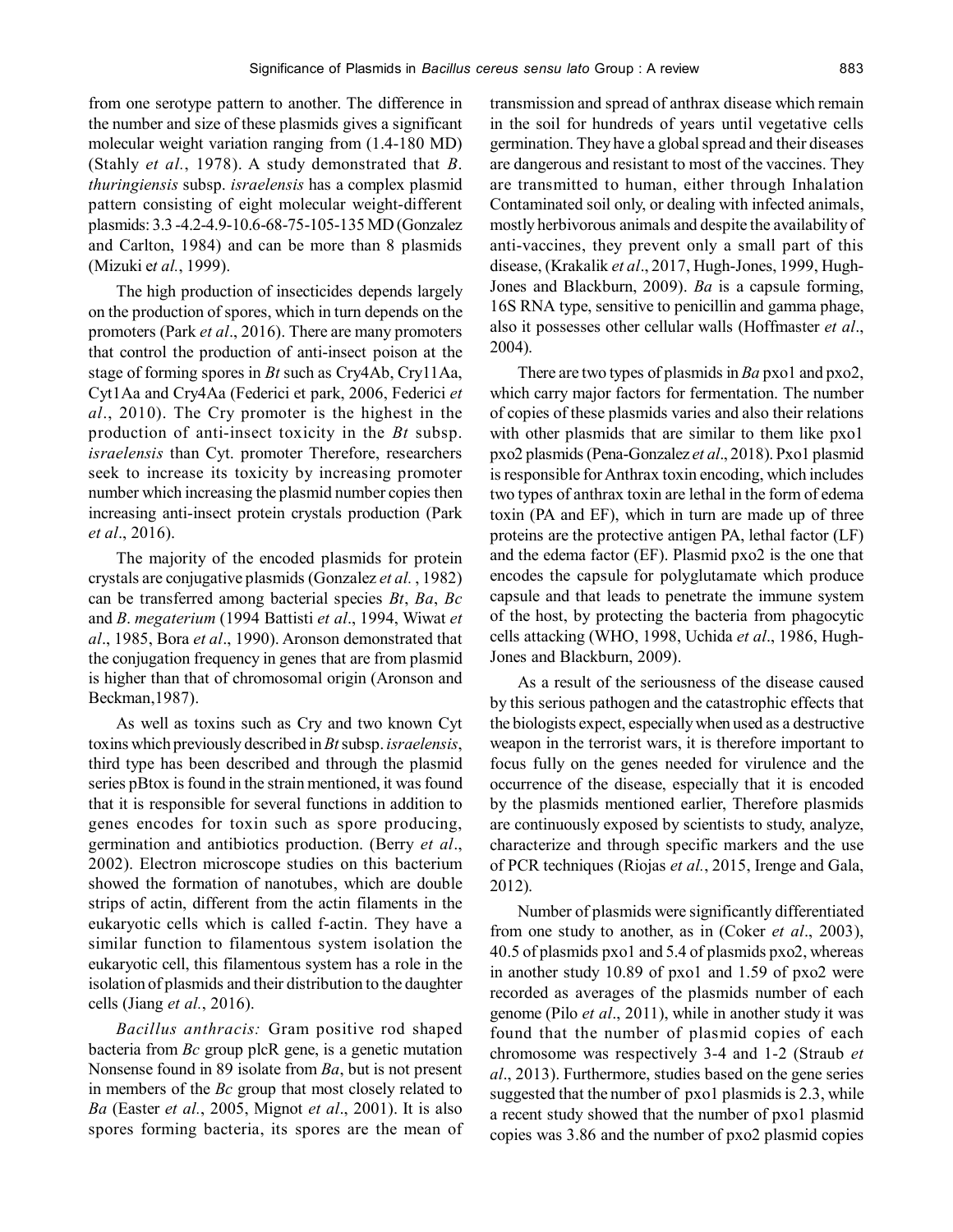was 2.29 (Pena-Gonzalez *et al.*, 2018).

### **Is there a genetic overlap between species of** *Bacilus cereus senso lato* **group?**

Most of the analyzes, techniques and genetic tests applied on the three species of this group to determine the extent of genetic affinity or divergence or the extent of the interplay of evolutionary relationships between them depend largely on the genes carried by plasmids (Maughan and Van der Auwera, 2011).

However, most of the scientists justify the theory of one species and that is because of the large number of interrelated relationships and genetic relations very closely related to each other in this group. It is through that *Ba* and *Bt* are of one type or species which is *Bc*. The phenotypic traits that give the distinct differences are carried in plasmid genes In each species, while the other characteristics, which are similar in all species, such as resistance or sensitivity to beta-lactam antibiotic or motility or non-and haemolysis pattern, are all carried on the chromosome and that the differences in these characteristics occur because of certain mutations in individual genes in those species (Helg ason *et al*., 2000). This has already been demonstrated in the nitrous using as a chemical mutagen in order to determine the location of the mutation in the chromium resistance gene weather it is in the plasmid or chromosome and it has already been shown that the mutation occurred on the plasmid that is responsible for chromium resistance, which resulted in high sensitivity to chromium in mutant isolates treated with nitrous acid that was in *Bc* which isolated from contaminated soils in the Mosul city (Hadi, 2019).

While some researchers suggest that the differences between the species of this group is the presence of plasmid or not, like what happens in the case of *Bt* and *Bc*, since the only difference between them is the presence of encoding genes for anti-insect toxin which are present within plasmid and if plasmid loss it then they cannot distinguish between these two species (Thorne, 1993). So that the horizontal transmission of plasmids in fact led to a large similarity between them, which caused a problem in classification, pathologenicity and virulence (Patra *et al*., 1996, Gonzales *et al*., 1982, Sabelnikov and Ulyashova, 1990, Wilcks *et al*., 1998).

Bacterial clustering or aggregations may also be a cause of horizontal genes transport, which has been demonstrated in the *Bt* species by causing a mutation in the aggregation gene. A small plasmids transfer from  $\text{Agr}$  + to  $\text{Agr}$ -that is carried on pXO16 plasmid occurred. The aggregation phenomenon was recognized by the pheromone elimination through inducing it and using protease enzyme to combine donor and recipient cells (Andrup *et al*., 1993, Jensen *et al*., 1995).

Aggregation substrates are plasmid-encoded flat proteins that help contacting one cell to another to facilitate the plasmids exchange between donor and recipient strains because it is an important component of the genetic exchange system in this genus. This helpes plasmid spreading that encode for virulence factors such as the cytolycin production determinants and antibiotic resistance within species. Aggregation substances contribute to bacterial pathogenicity within the organism body through a variety of mechanisms, including bacterial adhesion of to the epithelial cells of the intestines and kidneys, colonization of tissues and protection against Macrophage cells or PMN cells by enhancing the phagocytic process in a manner that stimulates macrophages and PMN cells but does not kill bacterial cells. The aggregation substances act synergistically with cytolycin to increase the bacteria virulence the to stimulate the QS phenomenon, which results in deeper breakdown and invasion of tissue (Mundy *et al*., 2000, Upadhyaya *et al*., 2009). The aggregation materials have also been found in the *Bc* group and it performs variable functions in resistance to different environmental conditions and formation of cellular biofilms (Majed *et al*., 2016).

The pheromones produced by the recipient strain that specialized to plasmid or certain plasmids group which stimulate the donor strains to produce a specialized plasmid encodes for surface proteins that facilitate the beginning of the mating pair formation to initiate the bacterial conjugation process which is a system was proved in *B. genus* (Tortosa *et al*., 2001, Donelli *et al*., 2004). As well as that the pheromone system has been shown in 29 strains of the *Bc* group, which encodes for cellular signals through pentapeptide, which is also related to the evolution of species in this important group (Magnuson *et al*., 1994).

It is a system that is different from the conjugation systems found in the gram negative bacteria that it does not require sexual pilli and it contains a pheromone induced system in which the donor cell contains conjugation plasmids responsive to the pheromones for genetic exchange and this cell has a specific range of recipient hosts for conjugation including closely related species as a result This extraordinary transmission leads to the rapid spread of antimicrobial resistance (Fisher and Phillips, 2009).

*Ba* is considered a developmental linear extension of *Bc* depending on MLST technique and through analyzing nine chromosomal genes of *Bc* that produce anthrax toxin is also considered *B. anthracis* through its ability to have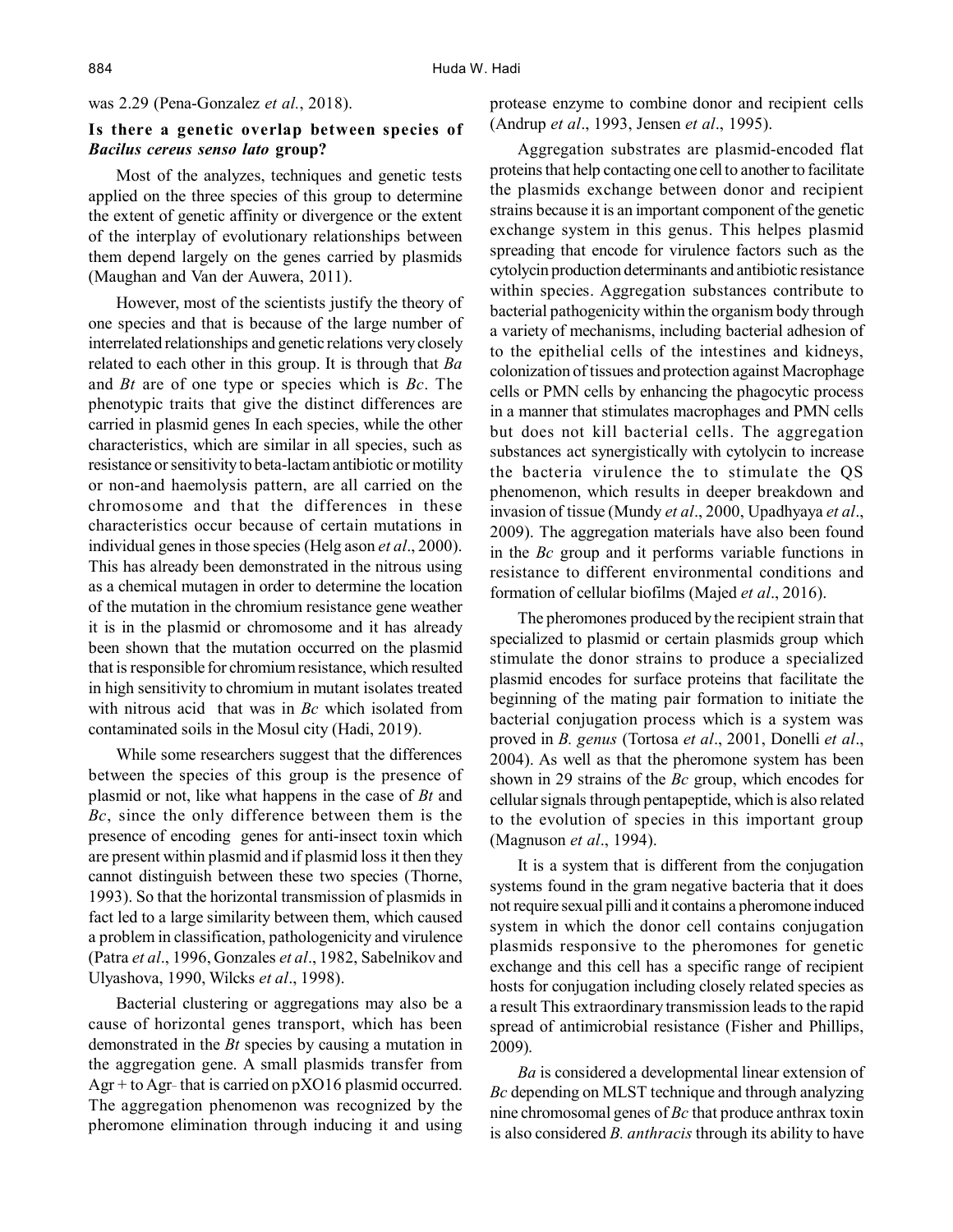virulence and the disease occurrence and based on genetic similarities and complex evolutionary principles and horizontal transfer gene capacity (Helgason *et al*., 2000). Other studies have also shown that the isolates which were taken from anthrax-endemic areas of *Bc* appear to be genetically similar to *Ba* except that they contain the infection plasmid required for anthrax virulence (Patra *et al*., 1998). Furthermore, it is considered *Bc* produced anthrax toxin is a *Ba* through its virulence, the disease occurrence, genetic similarities, complex evolutionary and horizontal transfer gene capacity (Helgason *et al*., 2000).

Additionally, *Bt* is closely related to Bc (Carlson *et al*., 1994), which is also associated with *Ba* (Helgason *et al*., 2000). There are a high genetic similarities proportion of f pXO1 plasmid genes of the anthrax toxin regulation and production of in the *Bc* LA2007 strain which was isolated from a fatal pneumonia case, this resemblance indicate a lateral transmission of genes between the two species of *B*. or an evolutionary relationship between them (Pena-Gonzalez *et al*., 2017).

Some researchers consider the phenotype or morphological characteristics differences are not reasons to considered species are different, but the plasmid genes that encodes virulence factors and toxins are the main principles for classifying the species of one group. Despite of the miscellaneous typical phenotypic properties of the three species that belong to the known *Bc sinso lato* group, MEE and the sequencing processes of nine chromosomal genes of *Ba* and comparing it with *Bc* and *Bt*, it showed that the high correlation in these comparisons (Helgason *et al*., 2000).

For example, some tests that is sensitive to *Ba* interfering with other *B.* species like *Bt* and *Bc*. These tests include DFA such as CW-DFA a test which depend on galactose / N-acetylglucosamine antigens of *Ba* cellular wall. However, this test gave positive results with *Bt* isolates of and *Bc*, while the unique capsule proteins produced by *Ba* are investigated by the (CAP-DFA) assay. The capsule internally of the poly-g-D-glutamic acid also gives a positive result with *Bt* strains (De *et al*., 2002). Half of the *Ba* and *Bc* G9241 isolates showed a difference in the colonies phenotype, in the *Bc* G9241 species that gave dry colonies on the bicarbonate agar medium whereas *Ba* isolates showed mucous colonies consequently the colony's variation in this medium is not conclusive evidence to distinguish between this group members( Beesley *et al*., 2010).

Other suggest that there is no any definitive genes exchange through the plasmids between the *Ba* and *Bc s.l.* group as a result of the conservation or stabilization of these genes of the same origin ancestors or predecessors of both species (Pena-Gonzalez *et al*., 2018). On the other hand, there is reverse proof of this theory that despite the *Bc s.l.* group isolates from environmental original, previously recorded in (Van der Auwera *et al*., 2013), which contains the pxo1 and pxo2 like plasmids, but does not encode for the anthrax toxins. However, they contain genetic markers for the capsule production, which are a major cause of pathogenicity (Pena-Gonzalez *et al*., 2018).

The convergence or overlap between the members of this group can be due to the high conjugation potentials of their plasmids. Through the conjogation experiments in the *Bt* serovar *israelensis* strain, it was found that the large pXO16 plasmid has high conjugation capabilities enhanced by high mobility and movement capabilities by single strand DNA (ssdNA) from one bacteria to another with the presence of genes assigned to ATPase activity (Makart *et al*., 2018).

Plasmids transferred to the recipients' cell by conjugation are called conjugative plasmids and these plasmids contain genes responsible for the transmission (Madigan *et al*., 2000). Non-Conjugative Plasmids are plasmids that are unable to move to the recipients' cell because they do not contain the genetic information needed to perform the conjugation process (Brown, 1986). It is believed that the genetic interference between species and the genes transfer between the chromosome and plasmids occurs because of the Mobile Elements and thus leads to genetic diversity and the pathogenic strains production through the horizontal transfer genes from one strain to another. For example, Cry genes that spread among several strains From *Bt*. In order to investigate the mobile elements between the chromosome and the plasmid, the chromosome and plasmid genes had to be fully examined or sequenced (Méric *et al*., 2017).

Transposons are pieces of DNA that move easily from one location to another between the plasmid and the chromosome. They are transferred between plasmids and have the ability to change their genetic position. They jump between different sites on the same plasmid. They are main factors for reorganizing the genetic information. They can combine several genes into one plasmid due to their ability to Jump and input, also it can encode for antibiotic-resistant enzymes, toxins, enzymes and various metabolic enzymes and can cause various gene mutations in which the transposons inserted in it or change in gene expression (Levinson, 2012). These elements are also widely available in Bc group species and they are also responsible for the transfer of certain traits from one species to another and hence increasing genetic diversity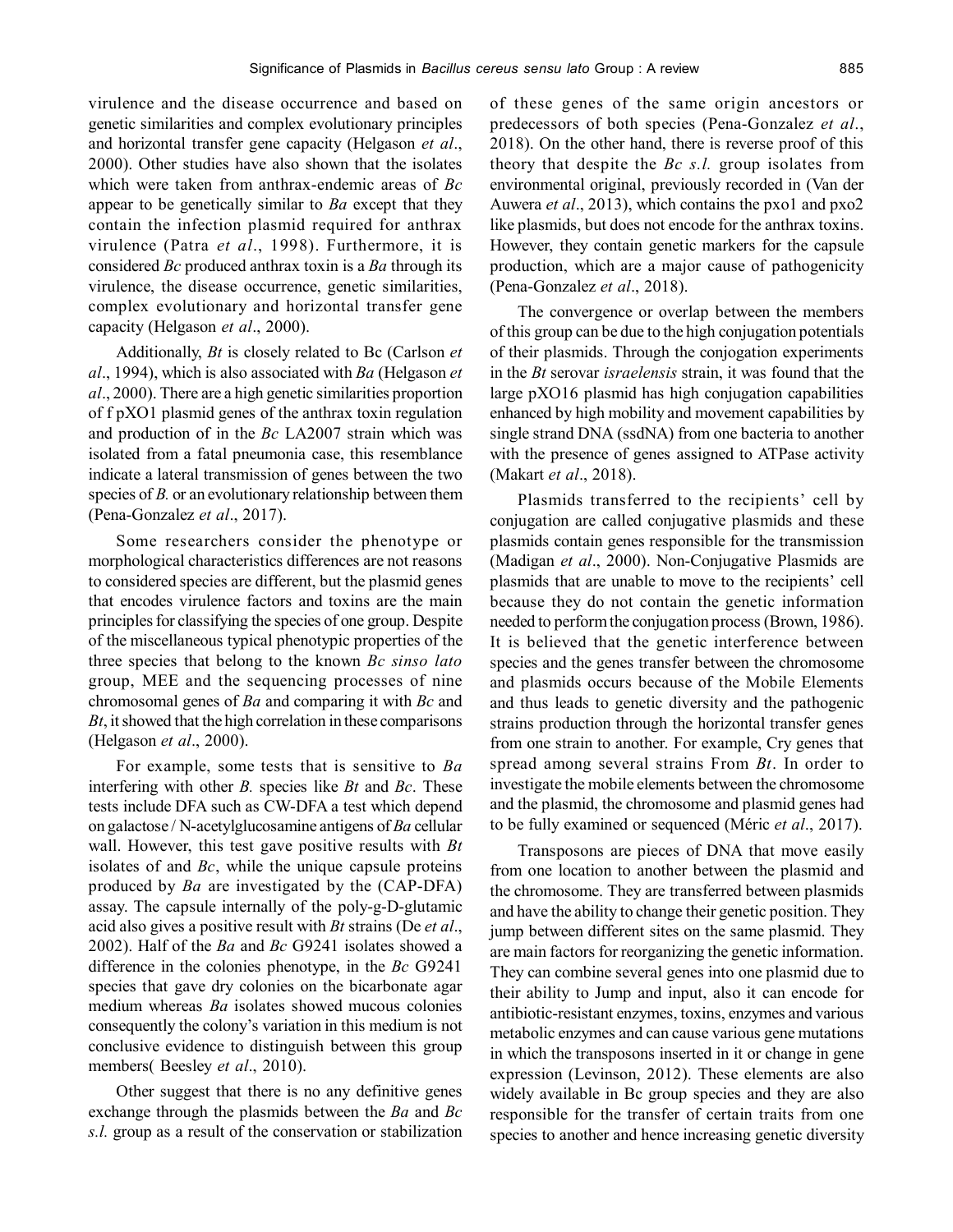within this group (Agersø *et al*., 2002).

Transposons surround by two entrance strands called insertion sequences. These elements are present in one or several copies of the chromosome or plasmid or both. In contrast to plasmids, the transposons or jumping elements have no self-replication ability, they multiply as part of the received DNA (Dxepardieu *et al*., 2007). Conjugative Transposons are mobile DNA molecules that encode for all the functions required for cell substitution and also bacterial cell conjugation. They include a series of synthetic genes linked by IS from the sides that are repeated in the inverse order of the transposons are found in a wide range of gram positive bacteria (Tn961 in *Enterococcus faecalis*) and gram negative bacteria such as (Tn455 with Tetracycline resistance gene in *Bacteroides*), which is important for the diffusion of antibiotic resistance genes and the transport frequency of the conjugate transposons ranges between  $10^{4}$ - $10^{9}$ (Mihaeseu *et al.*, 2008). Within the *Bc* species, transposons play a significant role in the horizontal transfer of genes. They play an important role in the transfer of cellular functions, particularly antibiotic resistance (Mahillon and Lecrelus, 1988, Nicolas *et al*., 2015) Virulence plasmids transport and their genes as happened in the cryptic transposon Tn4430 that was present in *Bt* pxo12 plasmid which transfer genes that encode for the insecticide pxo12, as well as the transfer of pXO1 and pXO2 plasmids genes from *Ba* to the rest of the group species like *Bc* (Green *et al*., 1989). It was also diagnosed 16 type of IS and transposons from the Tn3 family in group of *Bc senso lato* (Fayad *et al*., 2019). It was also diagnosed 16 type of Insertion Sequence and transposons from the Tn3 family in group of *Bc. s.l.* (Fayad *et al*., 2019). Furthermore, Connections between the chromosome and plasmid lead to spread of pathogenicity and virulence among bacterial strains and plasmids alter their genetic content through rapid correlation with the chromosomes (Kiem and Wagner, 2009).

The integrons are sequences of DNA often formed as transposons part, which contains genetic determinants of the recombination system in specific sites. Integrons are characterized by merging and thus mediating the movement of a short DNA sequence called Gene Cassettel, most of gene cassette contain one antimicrobial gene. Integrons groups combine many gene cassettes and it plays an important role in the propagation and development of antibiotic resistance genes and the distribution of resistant bacteria to multiple treatments (Rajaei *et al.*, 2014). Whereas, some researchers suggest that suitable environmental conditions should be available for horizontal transfer gene among plasmids because this genetic transport was not observed among *Bt*., *Bc* and *Ba*. It also refers to possible genetic causes like restricted plasmids within one species (Méric *et al*., 2017).

On the other hand, in many countries in the world, the whole gene sequencing and SNPs tests were done in the hundreds isolated strains of *Ba* and in an attempt to make a molecular fingerprint of these isolates, which showed that the genes had a high relativity stability and did not have variations or transitions between the species in the studied isolates (Derzelle *et al*., 2015, Girault *et al*., 2014). There are also other factors that affect the identification of species genes depending on the plasmids, like the used strains type, either environmental or clinical, as well as the number of isolates, especially as it is preferred to have a large number in order to be environmental similarity, also the technology that used. All these factors have a significant role in determining the plasmids number or genetic transitions that occur between species as the results are affected by the impact or variation of these conditions (Pena-Gonzalez *et al*., 2017).

# **Conclusion**

Despite of the views divergence on the extent of genetic overlap between the species of *Bacillus ceres senso lato* group, However, this does not negate the clear role of plasmid in the horizontal or vertical transfer of genes, except the contribution of other genetic elements to help it in this matter, such as transposons, integrons, conjugated elements and IS where these factors help with the plasmid presence to spread genetic diversity among these members of a group.

## **Abbreviations**

*Bacillus*: *B, Bacillus thuringiensis: Bt, Bacillus anthracis: Ba, Bacillus cereus: Bc, Bacillus subtilis: Bs,* sensu lato: s.l., Crystal or delta-endotoxin gene: Cry, Cytotoxin gene*:* Cyt, Open reading frames: ORF, Multilocus enzyme electrophoresis: MEE, Polymorphonucleur leukocyte: PMN, Phenomenon Quorum Sensing: QS, Direct fluorescent antibody assay: DFA, Cell Wall Direct fluorescent antibody assay: CW-DFA, Single-nucleotide polymorphism: SNP, Transposons: Tn.

#### **References**

- Agaisse, H. and D. Lereclus (1995). How does *Bacillus thuringiensis* produce so mach insecticidal crystal protein? *J. Bacterio.,* **177:** 6027-6032.
- Agersø, Y., L.B. Jensen, M. Givskov and M.C. Roberts (2002). The identification of a tetracycline resistance gene tet (M), on a Tn916-like transposon, in the *Bacillus cereus* group, *FEMS Microbiol. Lett.* **214:** 251-256.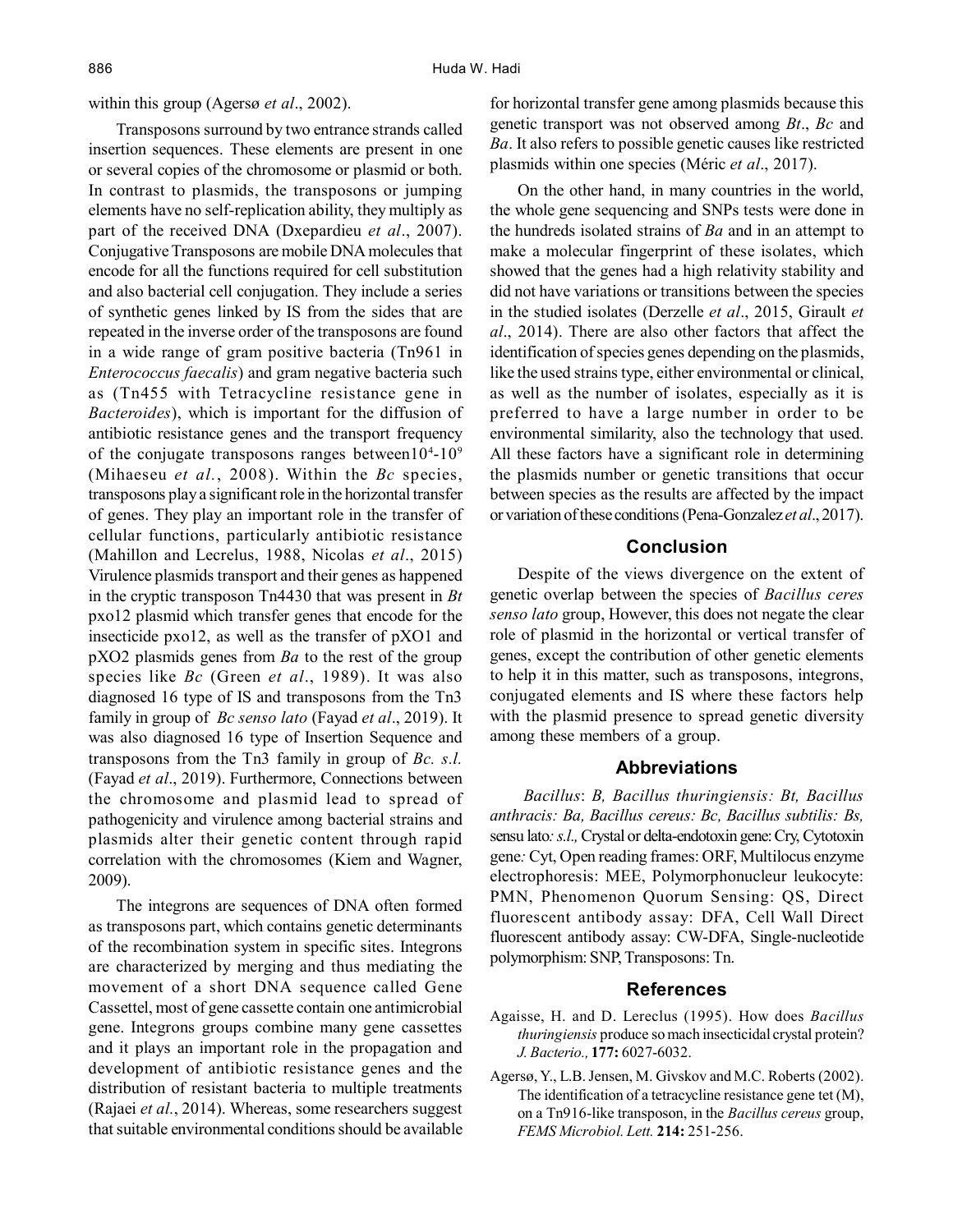- Andrup, L., J. Damgaard and K.Wassermann (1993). Mobilization of small plasmids in *Bacillus thuringiensis* subsp. *israelensis* is accompanied by specific aggregation. *J. Bacteriol.,* **175**: 6530-6536.
- Aronson, A.I. and W. Beckman (1987). Transfer of chromosomal genes and plasmid in *Bacillus thuringiensis*. *Appl. Environ. Microbiolo.,* **53**: 1525-1530.
- Badran, A.H., V.M. Guzov, Q. Huai, M.M. Kemp, P. Vishwanath, W. Kain, A.M. Nance, A. Evdokimov, F. Moshiri, K.H. Turner, P. Wang, T. Malvar and D.R. Liu (2016). Continuous evolution of *Bacillus thuringiensis* toxins overcomes insect resistance. *Nat.*, **533:** 58-63.
- Barton, K., H. Whiteley and N. Yang (1987). *Bacillus thuringiensis* Delta-Endotoxin expressed in transgenic *Nicotiana tabacum* provides resistance to Lepidopteran insects. *Plant physiolo.,* **85:** 1103-1109.
- Battisti, L., B.D. Green and C.B. Thoren (1985). Mating system for transfer of plasmids among *Bacillus anthracis, Bacillus cereus* and *Bacillus thuringiensis , J. Bacteriolo*., **162:** 543-550.
- Becker, H., G. Schaller, W. Wiese and G. Terplan (1994). *Bacillus cereus* in infant foods and dried milk products. *Int. J. Food Microbiol*., **23:**1-15.
- Becker, H., G. Schaller, W. Wiese and G. Terplan (1994). *Bacillus cereus* in infant foods and dried milk products. *Int. J. Food Microbiol.,* **23:**1-15.
- Beesley, C.A., C.L. Vanner, L.O. Helsel, J.E. Gee and A.R. Hoffmaster (2010). Identification and characterization of clinical *Bacillus* spp. isolates phenotypically similar to *Bacillus anthracis*. FEMS microbiology letters, **313(1):** 47-53.
- Bernhard, K., H. Schrempf and W. Goebel (1978). Bacteriocin, antibiotic resistance plasmids in *Bacillus cereus*, *Bacillus subtilis*. *J. Bacteriol.* **133:** 897-903.
- Berry, C., S.O. Neil, E. Ben-Dov, A.F. Jones, L. Murphy, M.A. Quail, M.T. Holden, D. Harris, A. Zaritsky and J. Parkhill (2002). Complete sequence and organization of pBtoxis, the toxin-coding plasmid of *Bacillus thuringiensis* subsp. *israelensis*. *Appl Environ Microbiol*., **68:** 5082-95.
- Bora, R.S., M.G. Murty and V. Sekar (1994). Introduction of a lepidopteran-specific Insecticidal crystal protein gene of *Bacillus thuringiensis* subsp. *kurstaki* by conjugal transfer into a *Bacillus megaterium* strain that persists in the cotton phyllosphere. *Appl. Environ. Microbiolo*., **60:** 214-222.
- Bottone, E.J. (2010)*. Bacillus cereus*, a volatile human pathogen. *Clin. Microbiol.*
- Brown,T.A. (1986). Gene cloning ,An Introduction. van Nostrand Reinhold VNR(UK). Co. Ltd.
- Caballero, J., C. Peralta, A. Molla, E.E. Del Valle, P. Caballero, C. Berry, V. Felipe, P. Yaryura and L. Palma (2018). Draft genome sequence of *Bacillus cereus* CITVM-11.1, a strain exhibiting interesting antifungal activities. *J. Mol. Microbiol. Biotechnol*., **28:** 47-51.
- Carlson, C.R., D. Caugant and A-B. Kolstø (1994). Genotypic diversity among *Bacillus cereus* and *Bacillus thuringiensis* strains. *Appl. Environ. Microbiol*., **60:**1719-1725.
- Coker, P.R., K.L. Smith, P.F. Fellows, G. Rybachuck, K.G. Kousoulas and M.E. Hugh-Jones (2003). *Bacillus anthracis* virulence in guinea pigs vaccinated with anthrax vaccine adsorbed is linked to plasmid quantities and clonality. *J. Clin. Microbiol*., **41:**1212-1218.
- De, B.K., S.L. Bragg, G.N. Sanden, K.E. Wilson, L.A. Diem, C.K. Marston, A.R. Hoffmaster, G.A. Barnet, R.S. Weyant, T.G. Abshire, J.W. Ezzell and T. Popovic (2002). A twocomponent direct fluorescent-antibody assay for rapid identification of *Bacillus anthracis*. *Emerg. Infect. Dis*., **8:** 1060-1065.
- de Oliveira, R.R. and W.L. Nicholson (2016). Synthetic operon for (R,R)-2,3-butanediol production in *Bacillus subtilis* and Escherichia coli. *Appl. Microbiol. Biotechnol.*, **100:** 719-728.
- Derzelle, S., G. Girault, B. Kokotovic and Ø. Angen (2015). Whole genome sequencing and phylogenetic analysis of a historical collection of *Bacillus anthracis* strains from Danish cattle. *PLoS One.,* **10:** e0134699.
- Donelli, G., C. Paoletti , L. Baldassarri , E. Guaglianone , R. Di Rosa, G. Magi, C. Spinaci and B. Facinelli (2004). Sex pheromone response, clumping and slime production in enterococcal strains isolated from occluded biliary stents. *J. Clin. Microbiol.,* **42:** 3419-3427.
- Environmental Protection Agency (EPA) (1998). EPA. Reregistration Eligibility Decision (RED) *Bacillus thuringiensis* US.EPA, preventation pesticides and toxic substance, EPA 738-R-98-004, 19.
- Fayad, N., M.K Awad and J. Mahillon (2019). Diversity of *Bacillus cereus* sensu lato mobilome. *BMC genomics.,* **20:** 1-11.
- Fazion, F., S. Perchat, C. Buisson, G. Vilas-Bôas and D. Lereclus (2018). A plasmid-borne Rap-Phr system regulates sporulation of *Bacillus thuringiensis* in insect larvae. *Environ. Microbiol.,* **20:** 145-155.
- Federici, B.A., H-W. Park and D.K. Bideshi (2010). Overview of the Basic biology of *Bacillus thuringiensis* with emphasis on genetic engineering of bacterial larvicides for mosquito control. In: Zaritsky A, Ben-Dov E (eds) Entomopathogenic bacterial toxins as biological control agents, Supplementary Issue, Open Toxi- cology Journal, vol 3. Kluwer Academic Publishers, Dordrecht, 154-171.
- Federici, B.A., H-W. Park and Y. Sakano (2006). Insecticidal protein crystals of *Bacillus thuringiensis*. In: Shively J.M. (ed) Microbiology Monographs, vol 1., Inclusions in Prokaryotes Springer Heidelberg, 195-23.
- Fisher, K. and C. Phillips (2009). The ecology, epidemiology and virulence of Enterococcus. *Microbiology.,* **155:**1749-1757.
- Gatehouse, J.A. (2008). Biotechnological prospect for engineering insect-resistant plant. *Plant Physiolo.,* **146**: 881-887.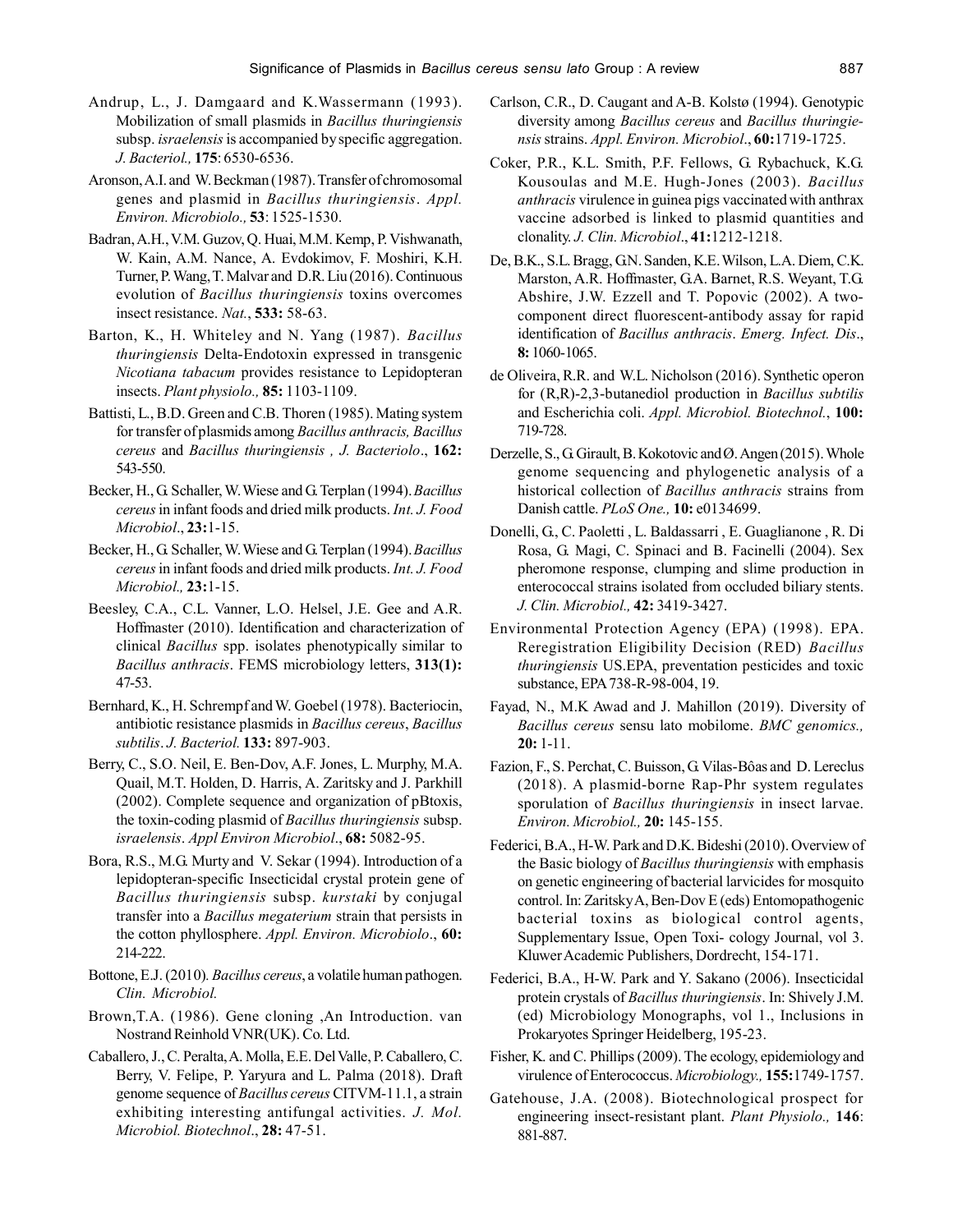- Girault, G., Y. Blouin, G. Vergnaud and S. Derzelle (2014). Highthroughput sequencing of *Bacillus anthracis* in France, investigating genome diversity, population structure using whole-genome SNP discovery. *B.M.C. Genomics.,* **15:** 288.
- González, J.M. Jr, B.J.Brown and B.C. Carlton (1982). Transfer of *Bacillus thuringiensis* plasmids coding for δ-endotoxin among strains of *Bacillus thuringiensis* and *Bacillus cereus*. *Proc. Natl. Acad. Sci. U.S.A.,* **79:** 6951-6955.
- González, J.M. Jr. and B.C. Carlton (1984).A large transmissable plasmid is required for crystal toxin production *Bacillus thuringiensis* varity *israelensis*. *Plasmid.,* **11:** 28-38.
- González, J.M. Jr., H.T. Dulmage and B.C. Carlton (1981). Correlation between specific plasmids and delta-endotoxin production in *Bacillus thuringiensis*. *Plasmid.*, **5:** 352-65.
- Granum, P.E. and T. Lund (1997). *Bacillus cereus* and its food poisoning toxins. *FEMS Microbiol. Letters.,* **157:** 223-228.
- Green, B.D., L. Battisti and C.B. Thorne (1989). Involvement of Tn4430 in transfer of *Bacillus anthracis* plasmids mediated by *Bacillus thuringiensis* plasmid pXO12. *J. Bacterio.,* **171:** 104-113.
- Hadi, H.W. (2019). Genetic study on *Bacillus cereus*. *Research J. Pharm. Tech*., **12:** 1301-1306.
- Hoffmaster, A.R., J. Ravel, D.A. Rasko, G.D. Chapman, M.D. Chute, C.K. Marston , B.K. De, C.T. Sacchi, C. Fitzgerald, L.W. Mayer , M.C. Maiden, F.G. Priest, M. Barker, L. Jiang, R.Z. Cer, J. Rilstone, S.N. Peterson, R.S. Weyant, D.R. Galloway, T.D. Read, T. Popovic and C.M. Fraser (2004). Identification of anthrax toxin genes in a *Bacillus cereus* associated with an illness resembling inhalation anthrax. *Proc. Natl. Acad. Sci*. U.S.A., **101:** 8449-8454.
- Hugh-Jones, M. (1999). 1996–97 Global Anthrax Report. *J. Appl. Microbiol.,* **87:** 189-91. PMID.
- Hugh-Jones, M. and J. Blackburn (2009). The ecology of *Bacillus anthracis*. *Mol. Aspects. Med.,* **30:** 356-367.
- Irenge, L.M. and J.L. Gala (2012). Rapid detection methods for *Bacillus anthracis* in environmental samples: a review. *Appl. Microbiol. Biotechnol.,* **93:** 1411-1422.
- Jensen, G. B., A. Wilcks, S.S. Petersen, J. Damgaard, J.A. Baum and L. Andrup (1995). The genetic basis of the aggregation system in *Bacillus thuringiensis* subspecies *israelenis* is located on the large conjugative plasmid pXO16*. J. Bacteriol*., **177:** 2914-2917.
- Jiang, S., A. Narita, D. Popp, U. Ghoshdastider, L.J. Lee, R. Srinivasan, M.K. Balasubramanian, T. Oda, , F. Koh, M. Larsson and R.C. Robinson (2016). Novel actin filaments from *Bacillus thuringiensis* form nanotubules for plasmid DNA segregation. *Proc. Natl. Acad. Sci. U.S.A.,* **1: 113(9)** E1200-5.
- Jiménez, G., M. Urdiainb, A. Cifuentes, A. López-López, , A.R. Blanchc, J. Tamames, P. Kämpfer, A-B. Kolstøf, D. Ramóng, J.F. Martínez, F.M. Codoner and R. Rosselló-Móra (2013). Description of *Bacillus toyonensis* sp. nov., a novel species of the *Bacillus cereus* group and pairwise genome

comparisons of the species of the group by means of ANI calculations. *Syst. Appl. Microbiol.,* **16:** 383-391.

- Keim, P. S. and D.M. Wagner (2009). Humans and evolutionary and ecological forces shaped the phylogeography of recently emerged diseases. *Nat. Rev. Microbiol.,* **7:** 813-821.
- Keim, P., D. Pierson and J. Perry (2017). Non-toxin-producing *Bacillus cereus* Strains belonging to the *B. anthracis* clade isolated from the international space station. *mSystems.***2:** e00021-17.
- Klümper, U. (2015). Permissiveness of soil microbial communities to wards broad host range plasmids. ph.D. Thesis, Urban Water Engineering, Department of Environmental Engineering, Technical University of Denmark, Denmark.
- Kracalik I.T., E. Kenu, E.N. Ayamdooh, E. Allegye-Cudjoe, P.N. Polkuu, J.A. Frimpong, K. M .Nyarko, W.A. Bower, R. Traxler and J.K. Blackburn (2017). Modeling the environmental suitability of anthrax in Ghana and estimating populations at risk: Implications for vaccination and control. *PLoS Negl. Trop. Dis.,* **11(10):** e0005885.
- Levinson,W. (2012). Review of Medical Microbiology and Immunology. 12<sup>th</sup> ed. the McGraw–Hall Compnies Inc., U.S.A.
- Madigan, M.T., J.M. Martinko and J. Parker (2000). Brock Biology of Microorganisms.9th ed., Prentice-Hall, Inc. Upper Saddle River, N.J.,U.S.A.
- Magnuson, R., J. Solomon, A.D. Grossman (1994). Biochemical and genetic characterization of a competence pheromone from *B. subtilis*. *Cell.,* **22:** 207-216.
- Mahillon, J., D. Lereclus (1988). Structural and functional analysis of Tn4430: identification of an integrase-like protein involved in the cointegrate-resolution process. *EMBO. J.,* **7:** 1515-1526.
- Majed, R., C. Faille, M. Kallassy and M. Gohar (2016). *Bacillus cereus* biofilms-same, only different. *Front. Microbial.,* **7:** 1054.
- Makart, L., A. Gillis, P. Hinnekens and J. Mahillon (2018). A novel T4SS-mediated DNA transfer used by pXO16, a conjugative plasmid from *Bacillus thuringiensis* serovar *israelensis*. *Environ. Microbiol*., **20:** 1550-1561.
- Maughan, H. and G. Van der Auwera. *Bacillus* taxonomy in the genomic era finds phenotypes to be essential though often misleading. *Infect. Genet. Evol.,* **11:** 789-797.
- Méric, G., L. Mageiros, B. Pascoe, D.J. Woodcock, E. Mourkas, S. Lamble, R. Bowden, K.A. Jolley, B. Raymond and S.K. Sheppard (2018). Lineage-specific plasmid acquisition and the evolution of specialized pathogens in *Bacillus thuringiensis* and the *Bacillus cereus* group. *Mol Ecol*., **27:** 1524-1540.
- Mignot, T., M. Mock, D. Robichon, A. Landier, D. Lereclus and A. Fouet (2001). The incompatibility between the PlcRand AtxA-controlled regulons may have selected a nonsense mutation in *Bacillus anthracis*. *Mol. Microbiol.,* **42:** 1189-1198.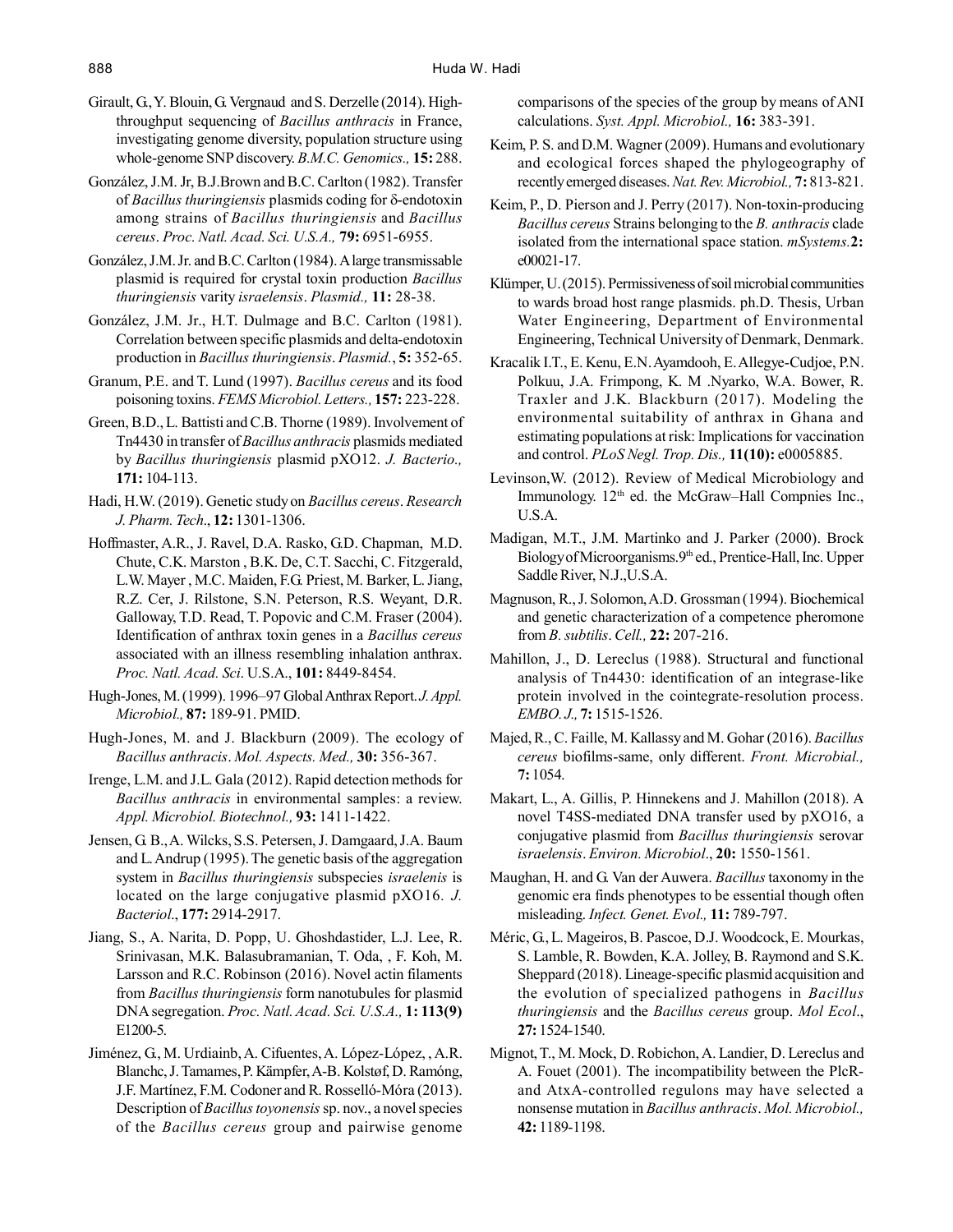- Mizuki, E., M. Ohba, T. Akao, S. Yamashita, H. Saitoh and Y.S. Park (1999). Unique activity associated with noninsecticidal *Bacillus thuringiensis* parasporal inclusions: in vitro cell- killing action on human cancer cells. *J. Appl. Microbiolo*., **86:** 477-486.
- Mundy, L.M., D.F. Sahm and M. Gilmore (2000). Relationships between enterococcal virulence and antimicrobial resistance. *Clin. Micobiol.,* **13:** 513-522.
- Navas, L.E., A.F. Amadio, E.M. Ortiz, D.H. Sauka, G.B. Benintende, M.F. Berretta and R.O. Zandomeni (2017). Complete sequence and organization of pFR260, the *Bacillus thuringiensis* INTA Fr7-4 plasmid harboring insecticidal genes. *J. Mol. Microbiol. Biotechnol.,* **27:** 43-54.
- Nester, E.W., D.G. Anderson, C.E. Roberts, N.N. Pearsall and M.T. Nester (2001). Microbiology: A Human Perspective, 3 rd ed., The Mcgraw- Hall Compnies Inc., U.S.A.
- Okinaka, R.T. and P. Keim (2016). The Phylogeny of *Bacillus cereus sensu lato*. microbiolspec., 239-251. In Driks A, Eichenberger P (ed), The Bacterial Spore: from Molecules to Systems. ASM Press, Washington, DC. doi: 10.1128/ microbiolspec. TBS-0012-2012.
- Okshevsky, M., M.G. Louw, E.O. Lamela, M. Nilsson, T. Tolker-Nielsen and R.L. Meyr (2017). A mutant transposon library of *Bacillus cereus* ATCC10987 reveals novel genes required for biofilm formation and implicates motility as an important factor for pellicle -biofilm formation*. Microbiol. open*., doi:10.1002/mbo3-552.
- Palva, A., G. Vigren, M. Simonen, H. Rintala and P. Laamanen (1990). Nucleotide sequence of the tetracycline resistance gene of pBC16 from *Bacillus cereus*. *Nucleic Acids Res.,* 1635.
- Park, H.W., R.H. Hice and B.A. Federici (2016). Effect of promoters and plasmid copy number on Cyt1A synthesis and crystal assembly in *Bacillus thuringiensis*. *Curr. Microbiol.,* **72:** 33-40.
- Patra, G., P. Sylvestre, V. Ramisse, J. Therasse and J.L. Guesdon (1996). Isolation of a specific chromosomic DNA sequence of *Bacillus anthracis* and its possible use in diagnosis. *FEMS Immunol. Med. Microbiol.*
- Patra, G., J. Vaissaire, M. Weber-Levy, C. Le Doujet and M. Mock (1998). Molecular characterization of *Bacillus* strains involved in outbreaks of anthrax in France in 1997. *J. Clin. Microbiol.,* **36:** 3412-4.
- Pena-Gonzalez, A., C.K. Marston, L.M. Rodriguez-R, C.B. Kolton, J. Garcia-Diaz, A. Theppote, M. Frace, K.T. Konstantinidis and A.R. Hoffmaster (2017). Draft genome sequence of *Bacillus cereus* LA2007, a Human-Pathogenic Isolate Harboring anthrax-like plasmids.*Genome Announc.,* **5(16):** e00181-17.
- Pena-Gonzalez, A., L.M. Rodriguez-R, C.K. Marston, J.E. Gee, C.A. Gulvik, C.B. Kolton, E. Saile, M. Frace, A.R. Hoffmaster and K.T. Konstantinidis (2018). Genomic Characterization and Copy Number Variation of *Bacillus anthracis* Plasmids

pXO1 and pXO2 in a Historical Collection of 412 Strains. *mSystems*., **3:** e00065-18.

- Pilo P., A. Rossano, H. Bamamga, S. Abdoulkadiri, V. Perreten and J. Frey (2011). Bovine *Bacillus anthracis* in Cameroon. *Appl. Environ. Microbiol.,* **77:** 5818-5821.
- Plaut, R.D., A.B. Staab, M.A. Munson, J.S. Gebhardt, C.P. Klimko, A.V. Quirk, C.K. Cote, T.L. Buhr, R.D. Rossmaier, R.C. Bernhards, C.E. Love, K.L. Berk, T.G. Abshire, D.A. Rozak, L.C. Beck, S. Stibitz, B.G. Goodwin, M.A. Smith and S. Sozhamannan (2018).Avirulent *Bacillus anthracis* strain with molecular assay targets as surrogate for irradiationinactivated virulent spores. *Emerg. Infect. Dis*., **24(4).**
- Rajaei, B., S. D. Siadat, N.S. Rad, F. Badmasti, M.R. Razavi, M. R. Aghasadeghi, R. Saboohi, T. Rajaei, A. Moshiri, M. Nejati and A.R. Bahremand (2014). Molecular Detection of Antimicrobial Resistance Gene Cassettes Associated with Class 2 Integron in Salmonella Serovars Isolated in Iran. *British J. Microbiol. Res.,* **4:** 132-141.
- Ravel, J., L. Jiang, S.T. Stanley, M.R. Wilson, R.S. Decker, T.D. Read, P. Worsham, P.S. Keim, S.L. Salzberg , C.M. Fraser-Liggett and D.A. Rasko (2009). The complete genome sequence of *Bacillus anthracis* Ames "Ancestor". *J. Bacteriol.*, **191:** 445- 446.
- Riojas, M.A., K. Kiss, M.L. McKee and M.H. Hazbón (2015). Multiplex PCR for species-level identification of *Bacillus anthracis* and detection of pXO1, pXO2 and related plasmids. *Health. Sec*., **13:** 122-129.
- Roh, J.Y., J.Y. Choi, M.S. Li Jin and Y.H.B.R. Je (2007).*Bacillus thuringiensis* as aspecific, safe and effective tool for insect pest control. *J. Microbial. Biotechnol.,* **17:** 547-559.
- Sabelnikov, A. G. and L. V. Ulyashova (1990). Plasmid transformation of *Bacillus cereus* on cellophane membranes. *FEMS Microbiol. Lett*., **60:**123-126.
- Saitoh, H., O. Shiro, I. Tomoyuki, A. Tetsuyuki, E. Mizuki and M. Ohba (2006). Investigation of a novel *Bacillus thuringiensis* gene encoding a parasporal protein, parasporin-4, that preferential kills human leukemik T cells. *Biosci. Biotechnol. Biochem.,* **70:** 2935-2941.
- Stahly, D.P., D.W. Dingman, L.A. Bulla and A.I. Aronson (1978). Possible origin and function of the parasporal crystal in *Bacillus thuringiensis*. *Biochem. and Biophysic. Research Communi.,* **84:** 581-588.
- Straub T, C. Baird, R.A. Bartholomew, H. Colburn, D. Seiner, K. Victry, L. Zhang, C.J. Bruckner-Lea (2013). Estimated copy number of *Bacillus anthracis* plasmids pXO1 and pXO2 using digital PCR. *J. Microbiol. Methods.,* **92:** 9-10.
- Thorne, C.B. ( 1993)*. Bacillus anthracis*. In: Sonenshein A.L., Hoch, J.A., R. Losick, editors. *Bacillus subtilis* and other gram-positive bacteria. Washington, D.C.: *Americ.Soci. Microbiol*., 113-124.
- Tominaga, Y., T. Ohshiro and H. Suzuki (2016). Conjugative plasmid transfer from *Escherichia coli* is a versatile approach for genetic transformation of thermophilic *Bacillus* and *Geobacillus* species. *Extremophiles.,* **20:** 375-381.